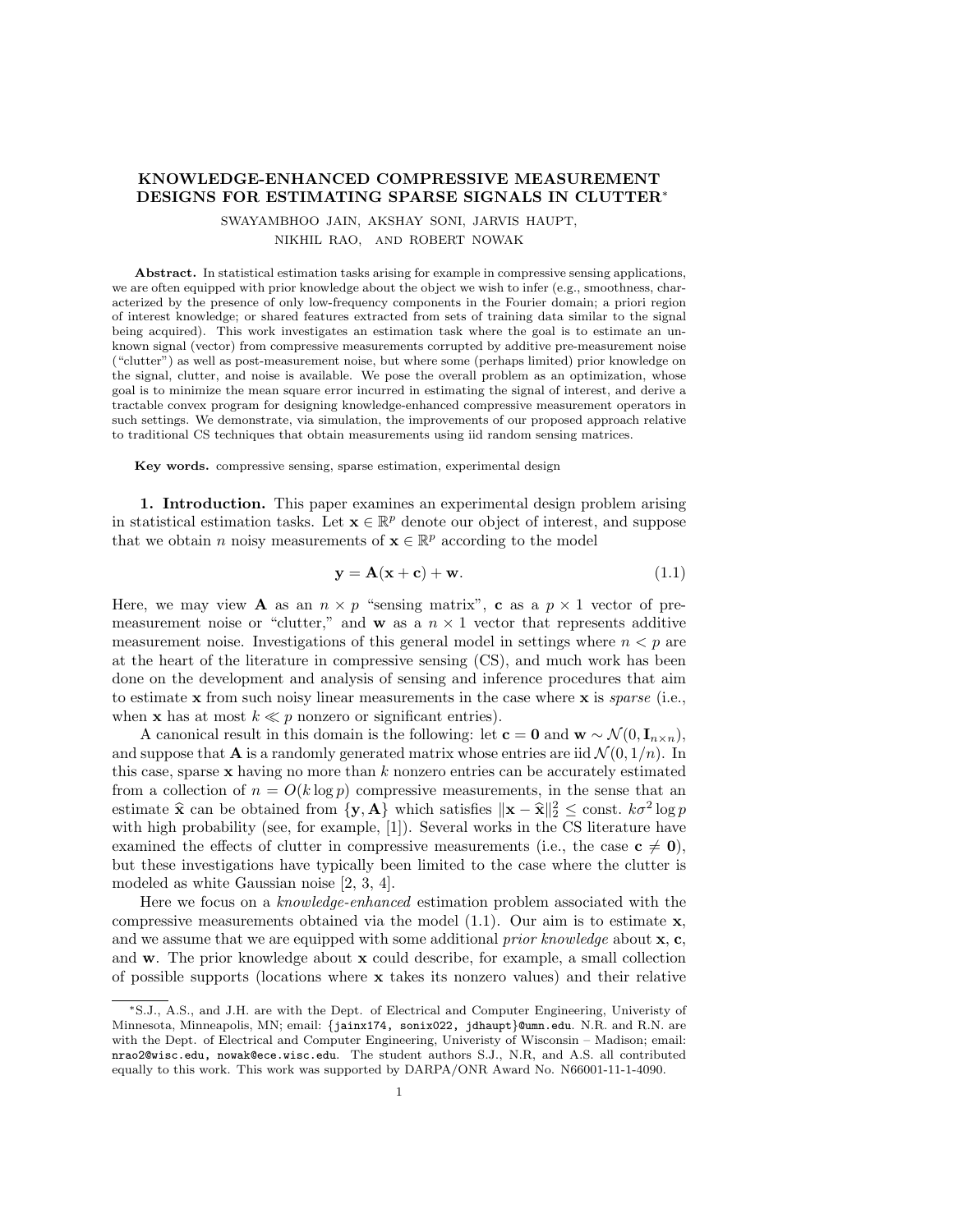2 JAIN, ET AL.

frequencies of occurrence, or correlation structure among the nonzeros of x. Likewise, prior knowledge about c and w may identify the correlation structures or supports of each. The question we address here is, how should we design the sensing matrix A to take advantage of this prior knowledge?

The main contribution of this work is to demonstrate that knowledge-enhanced sensing matrix designs can significantly outperform the more "traditional" iid random sensing matrices in noisy compressive sensing estimation tasks. We formulate the sensing matrix design task as an optimization, with the aim to minimize the mean-square error (MSE) of the best possible estimator of x. We describe the prior information on the quantities  $x$ ,  $c$ , and  $w$  in terms of distributions with known firstand second-order statistics, and show that, following a few modest simplifications, the overall sensing matrix design task in this setting can be performed by solving a tractable *convex optimization* (eqn.  $(4.1)$ ) followed by simple matrix factorization. We demonstrate the performance improvements resulting from our approach, relative to traditional CS techniques using iid random sensing matrices, via simulation.

The remainder of this paper is organized as follows. Following a brief discussion of our contribution in the context of existing work (below), we describe our overall problem setting in Section 2. In Section 3 we derive our main result – a convex program for "knowledge-enhanced" sensing matrix design. We provide experimental validation of our approach in Section 5, and briefly discuss extensions in Section 6.

1.1. Connections with Prior Works. The work [5] proposed one of the first approaches to design compressive sensing matrices given some prior signal knowledge. That work considered noise-free settings and assumed knowledge of a dictionary in which the signals being observed were sparse, and proposed a sensing matrix design procedure whose aim is to reduce the coherence between the learned sensing matrix and the known dictionary. Extensions of this idea aimed at designing both the dictionary and the sensing matrix given a collection of training data were examined by [6]. The recent work [7] examined knowledge-enhanced CS design tasks assuming a Gaussian mixture prior on the signal being acquired, and proposed a design criteria based on coherence minimization between the learned sensing matrix and a dictionary composed of eigenvectors of the mixture covariance matrices. Along these lines, the work [8] examined sensing designs based on learned correlations in training data. We note that none of these approaches utilize the statistical estimation theoretic formulation we adopt here, nor do they explicitly treat the separation from clutter, as here.

Most closely related to our formulation here is the body of prior work on optimal designs for space-time linear coding in MIMO applications – see, for example, [9], which examined qualitatively similar estimation problems. Inclusion of the clutter term here makes the overall problem significantly more challenging in the more general settings we consider here (e.g., when signal and clutter cannot be simultaneously decorrelated).

2. Problem Statement. As stated above, our ultimate inference goal is to accurately estimate the vector  $\bf{x}$  given measurements of the form  $(1.1)$ . In this section we describe our overall sensing matrix design methodology.

2.1. Quantifying Prior Information. In our approach here we will assume that the vector  $\mathbf{x} \in \mathbb{R}^p$  that we wish to estimate is a random quantity drawn from an  $m_x$ -component mixture distribution  $(m_x \text{ an integer})$ . We do not assume full knowledge of the distribution, but only that *i*-th mixture component has known weight  $\pi_{x,i}$ and is a p-dimensional zero-mean random vector with known  $p \times p$  covariance matrix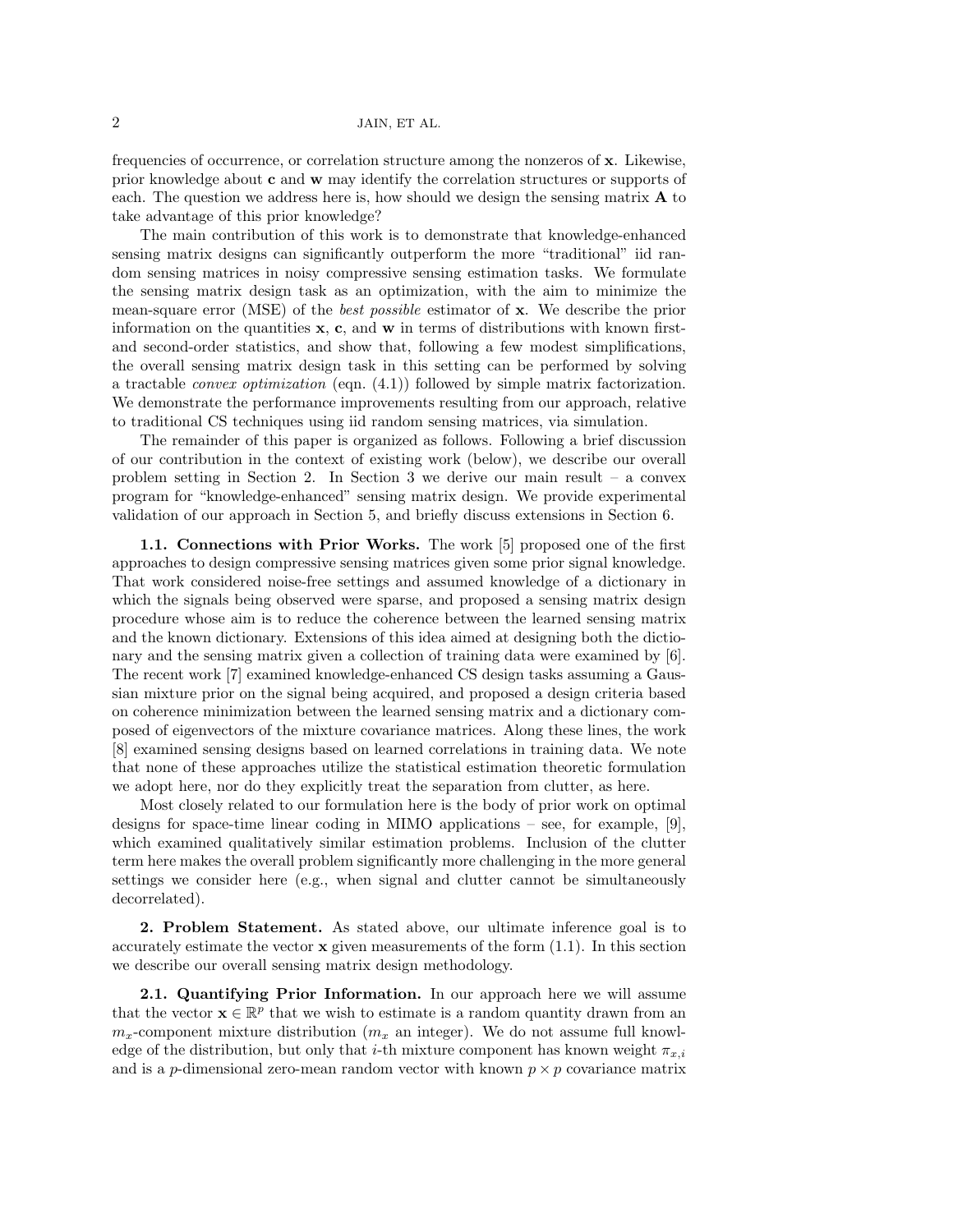$\Sigma_{x,i}$ , for  $i = 1, 2, \ldots, m_x$ . Vectors drawn from a given mixture component (described by a particular covariance matrix  $\Sigma_{x,i}$  have common supports and share the same correlation structure among their nonzero elements.

We note that the covariance matrices  $\Sigma_{x,i}$  are not assumed here to be full-rank. On the contrary, rank-deficiency in any of the  $\Sigma_{x,i}$  amounts to a form of sparsity, as random vectors  $\mathbf{x} \in \mathbb{R}^p$  drawn from a distribution with covariance matrix of rank  $r < p$ inherently lie on a r-dimensional subspace of  $\mathbb{R}^p$ . Thus, the formulation described here can model various forms of sparsity and structure that have been studied in the literature, including simple k-sparse vectors (the collection of  $\Sigma_{x,i}$  describe all  $m_x = \binom{p}{k}$  unique subsets of  $\{1, 2, \ldots, p\}$  of cardinality k, and  $\pi_i = \frac{1}{m_x}$ , block sparsity, group sparsity (with potentially overlapping groups), tree sparsity, and so on. It is worth noting that our model does not assume that vectors drawn from different models be orthogonal, though that structure, if present, could easily be captured by this formulation.

We use similar prior distributions on the clutter  $c$  and the additive measurement noise w. In particular, we model the clutter c as a realization of an  $m_c$ -component mixture distribution whose *i*-th mixture component has weight  $\pi_{c,i}$  and is a zero-mean random vector with covariance matrix  $\Sigma_{c,i}$ , for  $i = 1, 2, \ldots, m_c$ . Likewise, we can model the noise  $\bf{w}$  generally as a realization of an  $m_w$ -component mixture distribution whose *i*-th mixture component has weight  $\pi_{w,i}$  and is a zero-mean random vector with covariance matrix  $\Sigma_{w,i}$ , for  $i = 1, 2, \ldots, m_w$ , though in the exposition that follows we will consider **w** to be additive uncorrelated zero-mean noises with variance  $\sigma^2$ . We assume that the random quantities x, c, and w are uncorrelated.

2.2. Minimizing the Estimation MSE. Our aim here is to minimize the mean-square error (MSE) associated with our estimate of the signal x. Let us denote by  $\hat{\mathbf{x}}_A = \hat{\mathbf{x}}_A(\mathbf{y})$  an estimator of **x**, which is a function of the measurements **y** obtained via (1.1) using a particular  $n \times p$  sensing matrix **A**. The mean-square error of a given  $\hat{\mathbf{x}}$  is  $d_{\text{MSE}}(\hat{\mathbf{x}}_A) \stackrel{\Delta}{=} \mathbb{E}_{\mathbf{x},\mathbf{c},\mathbf{w}} [\|\mathbf{x}-\hat{\mathbf{x}}_A(\mathbf{y})\|^2]$ , where the subscript denotes that the expectation is with respect to all of the random quantities. The criteria for optimal design of the sensing matrix  $\bf{A}$  in this case can be stated as an optimization – the optimal choice of  $\mathbf{A}$ , denoted by  $\mathbf{A}^*$ , is

$$
\mathbf{A}^* = \arg\min_{\mathbf{A}\in\mathcal{A}} \min_{\hat{\mathbf{x}}_{\mathbf{A}}\in\mathcal{X}} d_{\mathrm{MSE}}(\hat{\mathbf{x}}_{\mathbf{A}}),
$$
(2.1)

where A is a (possibly constrained) class of sensing matrices and  $\mathcal X$  is the class of possible estimators. In words,  $\mathbf{A}^* \in \mathcal{A}$  is the sensing matrix yielding measurements for which the MSE of the *best possible* estimator (from the class  $\mathcal{X}$ ) is minimum.

It is worth noting that the presence of the measurement noise w is only relevant when the sensing matrix  $\bf{A}$  is constrained in some way – else, one could simply scale each of the elements of  $\bf{A}$  toward infinity, making the overall effect on  $\bf{w}$  negligible in the estimation task. Here our focus will be on *energy-constrained* designs  $\mathbf{A}$ ; in particular, we choose A in (2.1) as  $\mathcal{A} = \{A : ||A||_F = \alpha\}$  for some (specified)  $\alpha > 0$ , where the notation  $\|\cdot\|_F$  denotes the matrix Frobenius norm.

3. Knowledge-enhanced Sensing Matrix Designs to Minimize MSE. It is well-known from statistical estimation theory that, for the minimum MSE task (MMSE) task described above, the optimal estimator of  $\bf{x}$  is the conditional mean  $\bf{x}$ given the observations y; that is,  $\hat{\mathbf{x}}_{\mathbf{A},\text{MMSE}}(\mathbf{y}) = \mathbb{E}[\mathbf{x}|\mathbf{y}]$ . Here, our prior knowledge is limited to first- and second-order statistics of the signal, clutter, and noise, and without full knowledge of the distributions we are unable to compute this estimator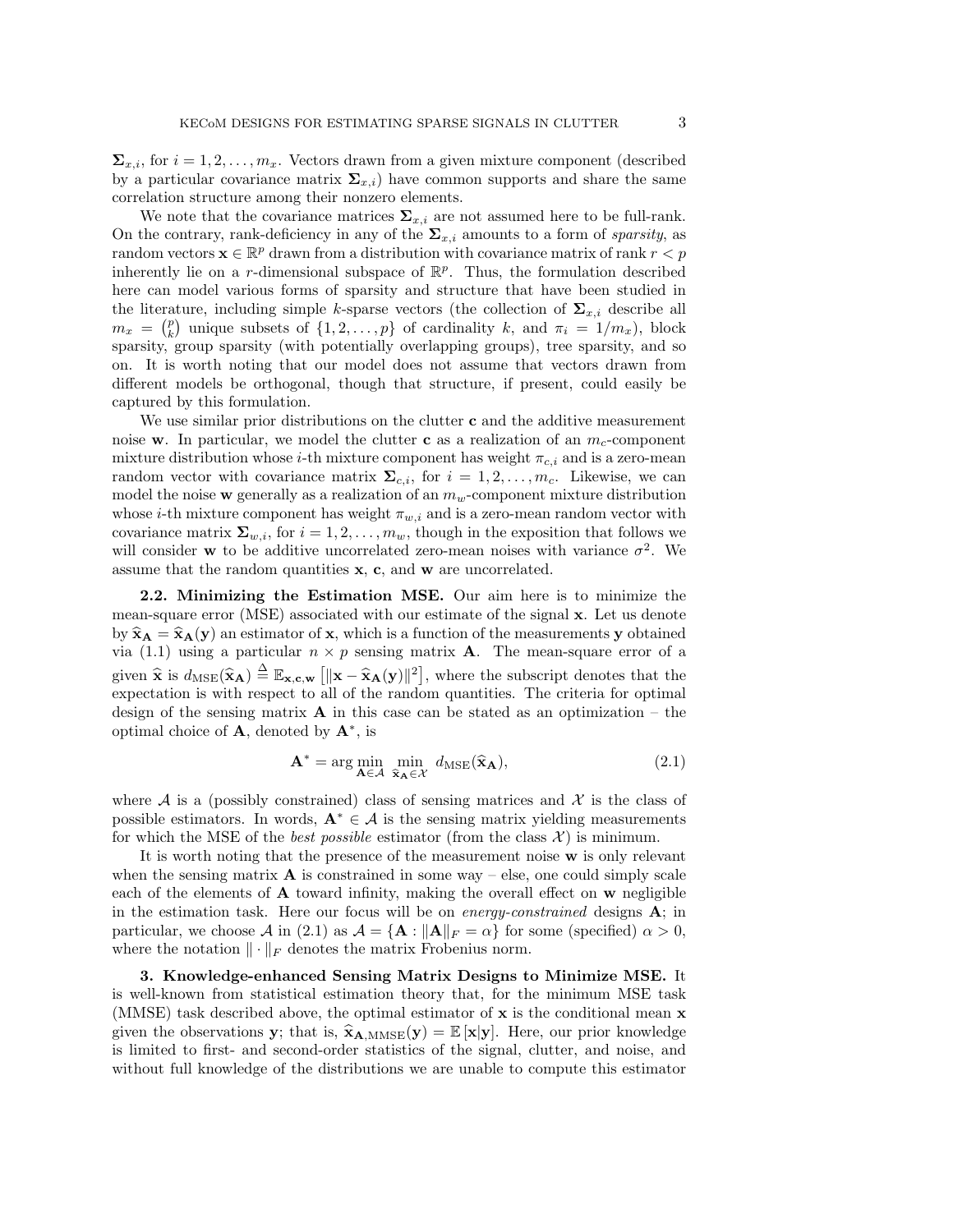4 JAIN, ET AL.

in closed form. Instead, we consider restricting the class of estimators  $\mathcal{X}$  in (2.1) to be the class of linear estimators of x, as described below.

Let us define the *average* signal covariance matrix  $\Sigma_x$  as  $\Sigma_x = \sum_{i=1}^{m_x} \pi_{x,i} \Sigma_{x,i}$ , and similarly for  $\Sigma_c$ , and we assume that  $(\Sigma_x + \Sigma_c)$  is invertible.<sup>1</sup> Further, as alluded above, we make a standard assumption on the additive noise, that it be uncorrelated, and each element  $w_i$  of **w** has the same variance; here, this amounts to the choices  $m_w = 1$  and  $\pi_{w,1} = 1$ , thus  $\Sigma_{w,1} = \Sigma_w = \sigma^2 \mathbf{I}_{n \times n}$ . In this case, the linear MMSE estimator is just the Wiener Filter, easily shown here to be  $\hat{\mathbf{x}}_{\mathbf{A},\text{LMMSE}}(\mathbf{y}) = \sum_{x} \mathbf{A}' \left( \mathbf{A} \left( \mathbf{\Sigma}_{x} + \mathbf{\Sigma}_{c} \right) \mathbf{A}' + \sigma^2 \mathbf{I}_{n \times n} \right)^{-1} \mathbf{y}$ , where  $\mathbf{A}'$  denotes the matrix transpose. It follows (after a bit of algebra) that  $\mathbb{E}_{\mathbf{x}, \mathbf{c}, \mathbf{w}} [\|\mathbf{x} - \hat{\mathbf{x}}_{\mathbf{A}, \text{LMMSE}}(\mathbf{y})\|^2] =$  $\text{tr}\{\mathbf{\Sigma}_x - \mathbf{\Sigma}_x \mathbf{A}' \left( \mathbf{A} \left( \mathbf{\Sigma}_x + \mathbf{\Sigma}_c \right) \mathbf{A}' + \sigma^2 \mathbf{I}_{n \times n} \right)^{-1} \mathbf{A} \mathbf{\Sigma}_x \}, \text{ where } \text{tr}\{\cdot\} \text{ denotes the matrix }$ trace (the sum of the diagonal elements). Thus, we can express our sensing matrix design task as the optimization

$$
\mathbf{A}^* = \arg \max_{\mathbf{A} \in \mathcal{A}} \text{ tr} \left\{ \mathbf{\Sigma}_x \mathbf{A}' \left( \mathbf{A} \left( \mathbf{\Sigma}_x + \mathbf{\Sigma}_c \right) \mathbf{A}' + \sigma^2 \mathbf{I}_{n \times n} \right)^{-1} \mathbf{A} \mathbf{\Sigma}_x \right\}. \tag{3.1}
$$

Now, we approximate the objective function by replacing the inverse term by its linear approximation. That is, we use the fact that

$$
\left(\mathbf{A}\left(\mathbf{\Sigma}_{x}+\mathbf{\Sigma}_{c}\right)\mathbf{A}^{\prime}+\sigma^{2}\mathbf{I}_{n\times n}\right)^{-1}\approx\frac{1}{\sigma^{2}}\left(\mathbf{I}_{n\times n}-\frac{1}{\sigma^{2}}\mathbf{A}\left(\mathbf{\Sigma}_{x}+\mathbf{\Sigma}_{c}\right)\mathbf{A}^{\prime}\right),\tag{3.2}
$$

which follows from truncating the power series expansion of the inverse, which is valid when all eigenvalues of the matrix  $\mathbf{A}(\Sigma_x + \Sigma_c) \mathbf{A}'/\sigma^2$  are less than 1 in magnitude. Equivalently, since  $\mathbf{A}(\Sigma_x + \Sigma_c) \mathbf{A}'$  is symmetric and positive semidefinite (PSD) its eigenvalues and singular values coincide, implying that the power series expansion is valid if and only if

$$
\|\mathbf{A}\left(\mathbf{\Sigma}_x + \mathbf{\Sigma}_c\right)\mathbf{A}'\| < \sigma^2,\tag{3.3}
$$

where the notation  $\|\cdot\|$  denotes the spectral norm (the largest singular value) of the matrix argument. For the purposes of the derivation here, the condition (3.3) is taken as an *assumption* – it can later be verified for a particular solution  $A^*$ . Using this approximation we can "complete the square," and use the assumed invertibility of  $(\Sigma_x + \Sigma_c)$ , to obtain that (3.1) can be approximated by the optimization

$$
\mathbf{A}^* = \arg\min_{\mathbf{A}\in\mathcal{A}} \left\| (\mathbf{\Sigma}_x + \mathbf{\Sigma}_c)^{1/2} \mathbf{A}' \mathbf{A} \mathbf{\Sigma}_x - \frac{\sigma^2}{2} (\mathbf{\Sigma}_x + \mathbf{\Sigma}_c)^{-1/2} \mathbf{\Sigma}_x \right\|_F^2.
$$
 (3.4)

4. Sensing Matrix Design by Convex Optimization. Note that the optimization (3.4) is over **A**, but **A** appears only in its quadratic form  $\mathbf{A}'\mathbf{A}$  (since, in particular, the constraint  $\|\mathbf{A}\|_F = \alpha$  for  $\mathbf{A} \in \mathcal{A}$  is equivalent to  $\text{tr}\{\mathbf{A}'\mathbf{A}\} = \alpha^2$ . This suggests that rather than solve (3.4) directly, we instead solve the optimization over the quadratic form, then "factor" the solution to obtain the optimal  $A^*$ . Specifically, we define  $\mathbf{M} = \mathbf{A}'\mathbf{A}$ , and as a first step to solving (3.4) we solve the following convex optimization over the cone of symmetric PSD matrices M:

$$
\mathbf{M}^* = \arg\min_{\mathbf{M}} \left\| (\mathbf{\Sigma}_x + \mathbf{\Sigma}_c)^{1/2} \mathbf{M} \mathbf{\Sigma}_x - \frac{\sigma^2}{2} (\mathbf{\Sigma}_x + \mathbf{\Sigma}_c)^{-1/2} \mathbf{\Sigma}_x \right\|_F
$$
  
s.t.  $\text{tr}(\mathbf{M}) = \alpha^2$ ;  $\mathbf{M} \succeq \mathbf{0}$ , symmetric. (4.1)

<sup>&</sup>lt;sup>1</sup>Invertibility of  $(\mathbf{\Sigma}_{x} + \mathbf{\Sigma}_{c})$  is a mild assumption, easily enforced in practice. In particular, if  $(\Sigma_x + \Sigma_c)$  happens to be rank deficient (having, say, rank  $\tilde{p} < p$ ), we can simply restrict the action of the sensing matrix to the  $\tilde{p}$ –dimensional subspace on which  $(\Sigma_x + \Sigma_c)$  is full-rank.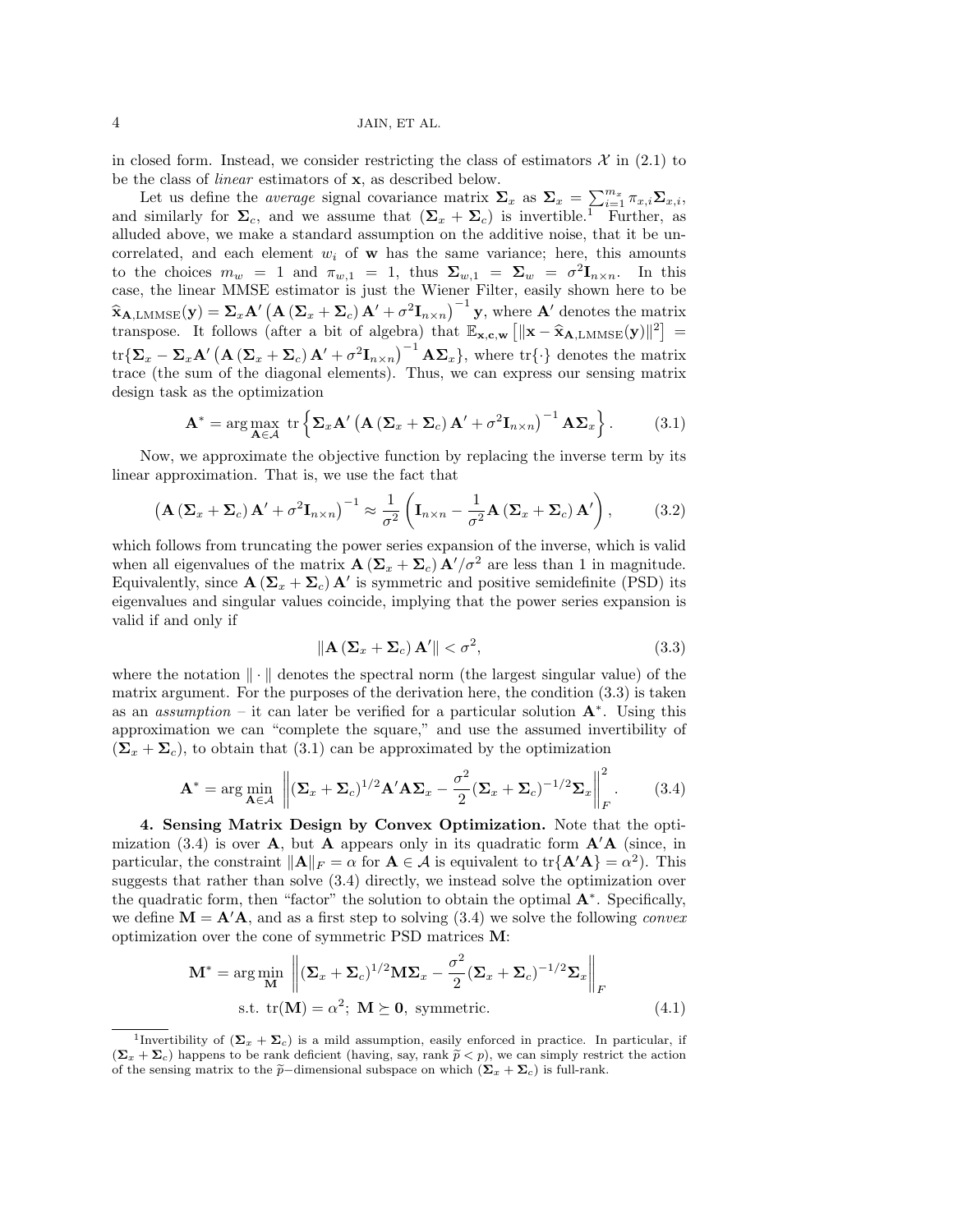Then, we perform an eigendecomposition of the symmetric PSD  $M^*$  to obtain  $M^* =$ **UAU'**, from which it follows that  $\mathbf{A}^* = \mathbf{\Lambda}^{1/2} \mathbf{U}'$ .

It is worth noting that the matrix  $A^*$  obtained as described above will be a square  $(p \times p)$  matrix, though our overall objective was to learn an  $n \times p$  sensing matrix with  $n < p$ . There are a few ways that our approach may be adapted to yield "proper" CS matrices. First, we note that the constraint  $tr(M) = \alpha^2$  has the effect of controlling the rank of the solution  $A^*$ <sup>2</sup>. In the event that  $\alpha$  is "sufficiently small" the matrix A<sup>∗</sup> obtained as above will, in fact, be low rank; In this case, we can form our sensing matrix using as many rows as the nonzero entries along the diagonal of  $\Lambda^{1/2}$ .

Alternatively, we can view the square matrix  $A^*$  as a form of "linear preprocessing" for a "standard" iid random CS matrix, say C. In other words, we may form our  $n \times p$  measurement matrix  $\check{A}^*$  as  $\check{A}^* = CA^*$ . When the entries of C are drawn from certain zero-mean distributions (e.g., Gaussian, symmetric Bernoulli) and have variance  $1/n$  per element, it can be easily shown that  $\|\check{A}\|_F^2 \approx \|A^*\|_F^2$  with high probability provided  $n \geq$  const.  $\log p$  (this follows, for example, from a simple application of the Johnson-Lindenstrauss Lemma to the columns of  $A^*$ ). Thus, this construction still satisfies our energy constraint (at least with high probability), and allows for direct control over the number of measurements n regardless of the solution  $A^*$ . We take this latter approach in the simulations in the following section.

5. Evaluation. We evaluate the performance of our proposed procedure on a "spikes and sinusoids" problem motivated by early works in sparse separation. We consider signals of size  $p = 75$  and select as our signal model a subset of  $m_x = 50$ unit-norm columns of a  $p \times p$  discrete cosine transform (DCT) matrix. From these, we form a total of 50 rank-one models  $\Sigma_{x,i}$ , each being simply the outer product of one of the sinusoid vectors with itself. Similarly, we form the clutter model using 50 unit-norm elements of the canonical basis, and form the rank-one models  $\Sigma_{c,i}$ . The selected waveforms are assembled into an  $p \times (m_x + m_c)$  dictionary  $\mathbf{D} = [\mathbf{D}_x \ \mathbf{D}_c]$ .

Then, for a subset of possible values of  $n$  we perform 1000 trials of the following experiment. First, we select one model randomly from the set  $\{\mathbf\Sigma_{x,i}\}_{i=1}^{m_x}$  and generate x as a zero-mean Gaussian random vector having this covariance matrix, and we generate **c** similarly using one model selected randomly from  $\{\mathbf{\Sigma}_{c,i}\}_{i=1}^{m_c}$ . We then generate two sets of observations – the first set  $y_1$  is obtained using an  $n \times p$ measurement matrix  $\mathbf{A}_1$  having iid  $\mathcal{N}(0, \frac{\alpha^2}{nn})$  $\frac{\alpha^2}{np}$ ) entries, while the second set  $y_2$  uses a measurement matrix of the form  $\mathbf{A}_2 = \mathbf{C} \mathbf{A}^*$  where **C** has iid  $\mathcal{N}(0, \frac{1}{n})$  elements. The additive noise in each case is  $\mathbf{w} \sim \mathcal{N}(0, \sigma^2 \mathbf{I}_{n \times n})$ , where  $\sigma^2 = 0.001$ . We consider two SNR settings, corresponding to  $\alpha = 0.75$  and  $\alpha = 1$ . We obtain the estimates in each case as  $\hat{\mathbf{x}}_i = [\mathbf{D}_x \ \mathbf{0}]$  [arg min<sub>β</sub> ||β||<sub>1</sub> s.t.  $\|\mathbf{y}_i - \mathbf{A}_i \mathbf{D}\beta\|_2^2 \le n\sigma^2$ ], for  $i = 1, 2$ , and for each value of n compute the empirical average squared error as an approximation for each value of n compute the empirical average squared error as an approximation to  $\mathbb{E}_{\mathbf{x},\mathbf{c},\mathbf{w}} \left[ \|\mathbf{x}-\hat{\mathbf{x}}_i\|^2_2 \right]$  for  $i=1,2,3$  The empirical results, depicted in Figure 5.1, show that our approach results in reduced estimation error compared to traditional compressive sensing.

6. Conclusions. We have demonstrated that knowledge-enhanced compressive sensing designs can outperform traditional iid random CS sensing matrices in estimation problems where the signal to be estimated is corrupted by clutter prior to the

 $^2$  Techniques that minimize the rank of symmetric PSD matrices using the trace – or more generally, minimizing the rank of matrices using the nuclear norm (sum of singular values) – have become quite common in modern sparse estimation works; see, for example, [10, 11, 12, 13].

 $3$ All optimizations were performed using the cvx MATLAB package (http://cvxr.com/cvx/)